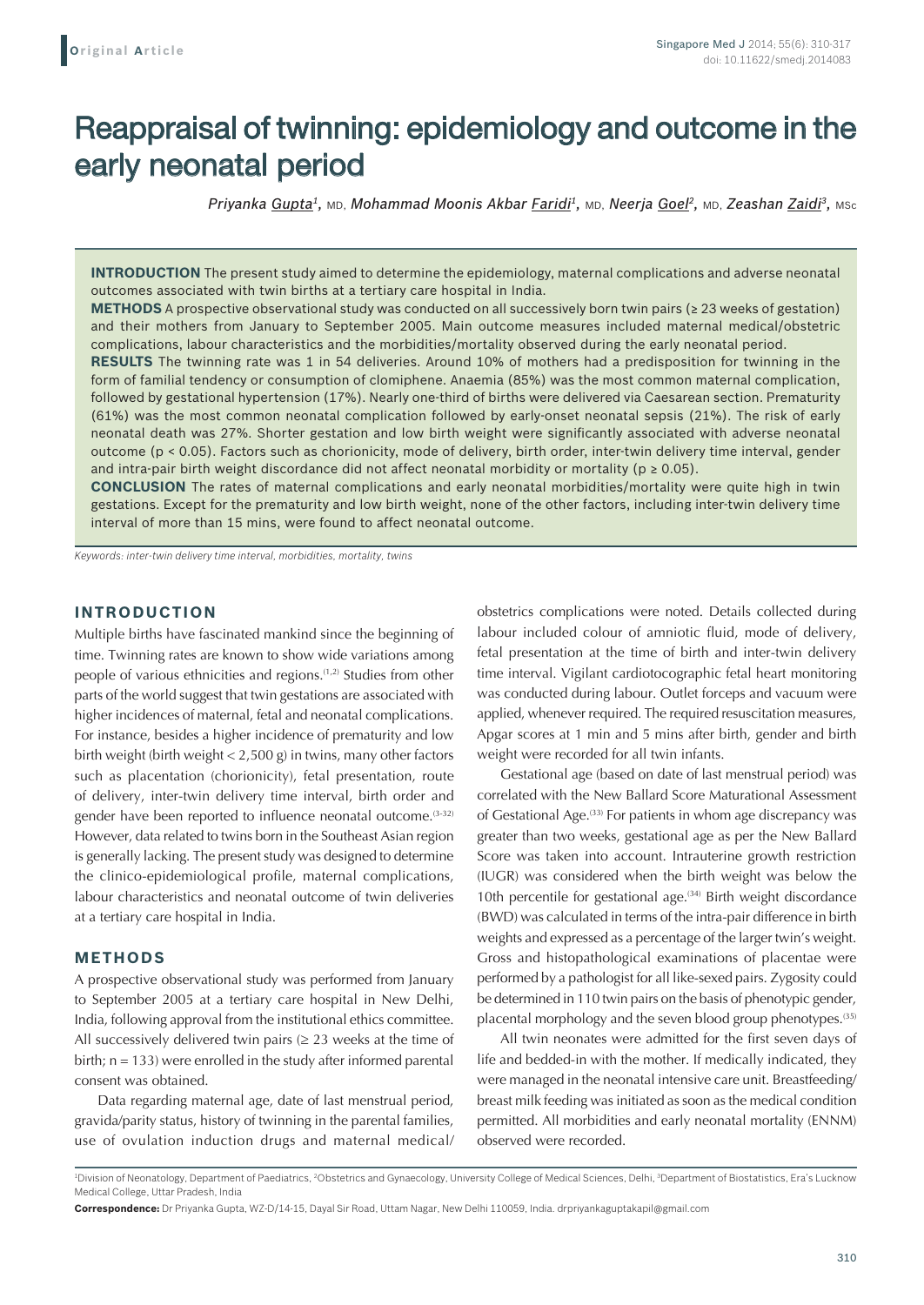Data was compiled and analysed using the Statistical Package for the Social Sciences for Windows version 13.0 (SPSS Inc, Chicago, IL, USA) using descriptive statistics. Neonatal morbidities and ENNM were correlated with potential factors such as chorionicity, gestational age, fetal presentation at birth, route of delivery, birth order, inter-twin delivery time interval, gender, birth weight, BWD and IUGR using Pearson's chi-square test, Fisher's exact test and logistic regression analysis.

## **RESULTS**

Among 7,147 deliveries (gestation  $\geq$  23 weeks) during the study period, 133 were twins. The rate of twinning was 1 in 54 deliveries (133/7,147). Mean maternal age was  $26.0 \pm 4.3$  (range 19-49) years and 33% of mothers were primigravidae. Family history of twinning in a first-degree relative on the mother's side was present in about 5% (7/133) of the women. Nearly 5% (6/133) of mothers had conceived following the consumption of clomiphene for infertility (ovulation-induction therapy) (Table I).

Anaemia during pregnancy (haemoglobin < 11 g/dL) was highly prevalent (85%) in mothers of twins. Gestational hypertension (blood pressure ≥ 140/90 mmHg diagnosed for the first time during pregnancy) developed in 17.3% of mothers. Among 23 mothers with gestational hypertension, 18 had preeclampsia or developed albuminuria along with hypertension. However, none of the mothers had eclampsia. Other complications included polyhydramnios (1.5%), prelabour rupture of the membranes (1.5%), antepartum haemorrhage (0.7%) and oligohydramnios (0.7%). None of the mothers developed gestational diabetes mellitus (Table I).

Mode of delivery was vaginal-vaginal in 96 (72.2%) mothers and caesarean-caesarean in 36 (27.1%) mothers. One woman was referred in after vaginal delivery of the first twin, with a retained intrauterine dead co-twin; the uterine contents of this patient were evacuated by Caesarean section. Overall, Caesarean sections were performed for 37 (27.8%) mothers, and the most common indication for Caesarean section was breech first twin (27 women). All Caesarean sections were performed under spinal anaesthesia. Epidural analgesia was not provided to any woman and no internal/external podalic version was done. The most common combination of fetal presentation at birth among the twin pairs was cephalic-cephalic ( $n = 65$ , 48.9%), followed by cephalic-breech (n = 35, 26.3%), breech-breech (n = 24, 18.0%) and breech-cephalic ( $n = 9$ , 6.8%). Excluding the one woman who was referred in, the time interval between the births of the first and second twins ranged from 1 to 60 mins (Table I).

In the present study, 51 twin pairs were unlike-sexed pairs in whom the placentation was dichorionic. Among the remaining 81 like-sexed pairs, 66 had dichorionic-diamniotic placentae and 16 had monochorionic-diamniotic placentae. In all, 117 (88.0%) of the 133 twin gestations in our study were dichorionic, while 16 (12.0%) were monochorionic. No monochorionic-monoamniotic placenta or conjoined twins were noted. Among the 110 twin pairs in which zygosity could be determined, 81 (74%) were dizygotic and 29 (26%) were monozygotic twin pairs, indicating a dizygotic-tomonozygotic twin ratio of 2.8:1.0 (Table II).

| Table I. Maternal and labour characteristics in twin gestations |  |  |
|-----------------------------------------------------------------|--|--|
| $(n = 133)$ .                                                   |  |  |

| Variable                              | No. (%)                |
|---------------------------------------|------------------------|
| Age* (yrs)                            | $26.0 \pm 4.3$ (19-49) |
| <b>Gravida status</b>                 |                        |
| Primigravida                          | 44 (33.1)              |
| Multigravida                          | 89 (66.9)              |
| <b>Risk factor for twinning</b>       |                        |
| Family history of twinning            | 7(5.3)                 |
| Clomiphene consumption                | 6(4.5)                 |
| <b>Morbidities</b>                    |                        |
| Anaemia                               | 113 (85.0)             |
| Gestational hypertension              | 23(17.3)               |
| Gestational diabetes mellitus         | 0(0)                   |
| <b>Amniotic fluid disturbance</b>     |                        |
| Polyhydramnios                        | 2(1.5)                 |
| Oligohydramnios                       | 1(0.7)                 |
| <b>Antepartum haemorrhage</b>         | 1(0.7)                 |
| <b>Prelabour rupture of membranes</b> | 2(1.5)                 |
| <b>Mode of delivery</b>               |                        |
| Vaginal-vaginal                       | 96 (72.2)              |
| Caesarean-caesarean                   | 36(27.1)               |
| Vaginal-caesarean                     | 1(0.7)                 |
| <b>Fetal presentation at birth</b>    |                        |
| Cephalic-cephalic                     | 65 (48.9)              |
| Cephalic-breech                       | 35(26.3)               |
| Breech-breech                         | 24 (18.0)              |
| Breech-cephalic                       | 9(6.8)                 |
| Inter-twin delivery time              |                        |
| interval <sup>†</sup> (mins) (range)  | $1 - 60$               |

\*Data is presented as mean ± standard deviation (range). †Total number of gestations with available data is 132.

#### **Table II. Fetal characteristics in twin gestations (n = 133).**

| Variable                                      | No. (%)    |
|-----------------------------------------------|------------|
| <b>Placentation</b>                           |            |
| Dichorionic                                   | 117 (88.0) |
| Monochorionic                                 | 16 (12.0)  |
| Zygosity ( $n = 110$ )*                       |            |
| Dizygotic                                     | 81 (73.6)  |
| Monozygotic                                   | 29(26.4)   |
| Gender combination ( $n = 132$ ) <sup>+</sup> |            |
| Like-sexed pairs                              | 81 (61.4)  |
| Unlike-sexed pairs                            | 51 (38.6)  |
| <b>Gestational maturity at birth (wks)</b>    |            |
| $\geq 37$                                     | 52 (39.1)  |
| < 37                                          | 81 (60.9)  |
| Antepartum or fetal death (≥ 23 wks of        |            |
| gestation) $[n = 266]$                        | 13(4.9)    |

\*Zygosity could be determined in only 110 pairs. †The sex of one baby, being an acardiac twin, was unknown.

Out of the 133 twin pregnancies, 81 (60.9%) ended in preterm deliveries before 37 completed weeks of gestation. Antepartum or fetal death  $(≥ 23$  weeks of gestation) was seen in 4.9% of twin fetuses – intrauterine death of one twin was seen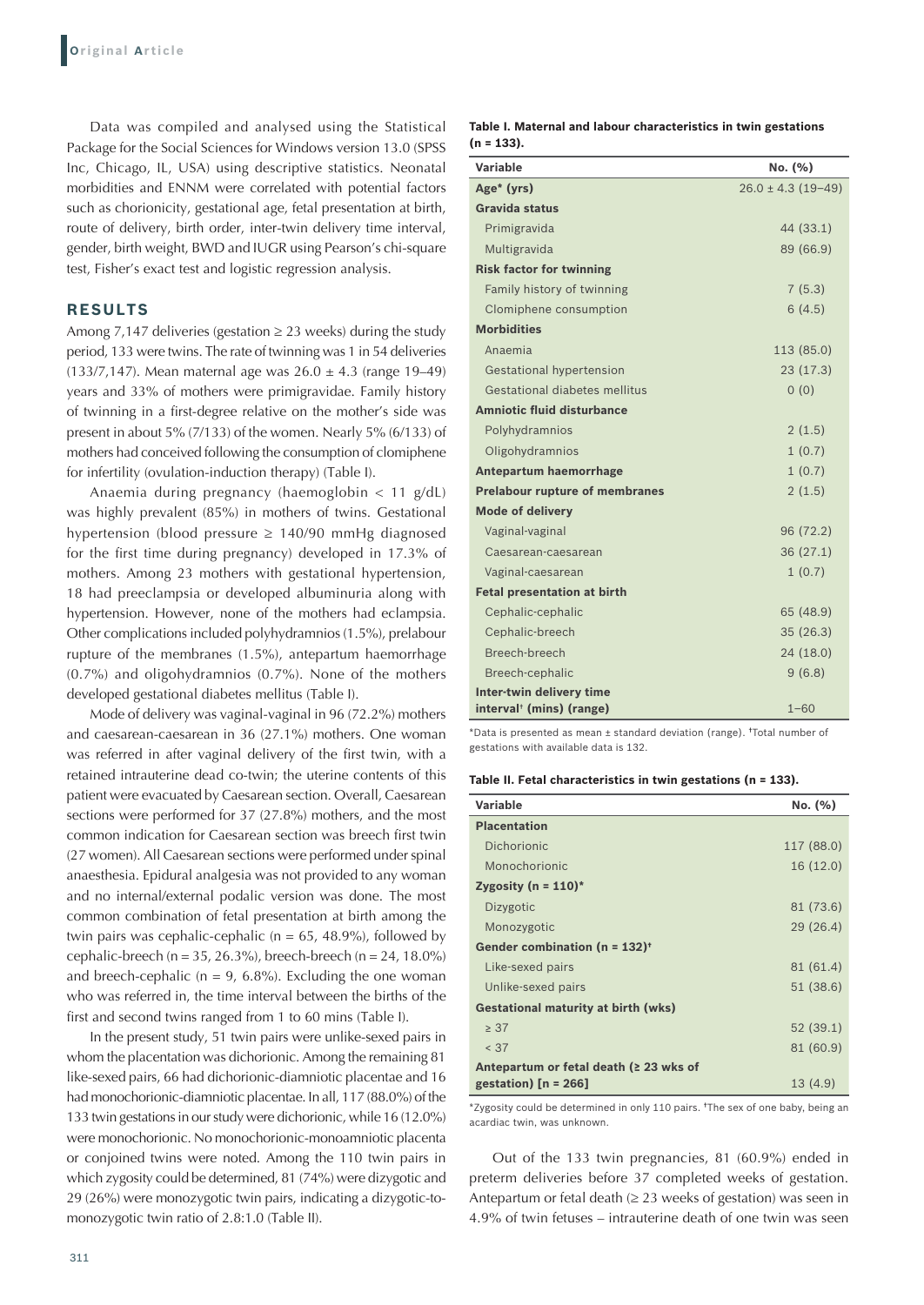in nine pairs and antepartum death of both twins was seen in two pairs (Table II).

Among the 253 live-born twin infants, the incidence of low Apgar score of < 7 at 1 min and 5 mins of life was 7.9% and 4.3%, respectively. Active resuscitation measures were required in 30 (11.9%) infants – 28 (11.1%) infants received positive pressure ventilation alone, and 2 (0.8%) required both positive pressure ventilation and chest compressions. In all, 6 (2.4%) infants developed hypoxic ischaemic encephalopathy (HIE) (2 in stage I; 3 in stage II; 1 in stage III). Neonatal seizures occurred in 10 (4.0%) infants – 6 seizure episodes were caused by hypoglycaemia, 3 were due to HIE and 1 was caused by hypocalcaemia (Table III).

Among the 253 liveborn twin infants, 16 (6.3%) passed meconium *in utero*. Of these 16 infants, one developed meconium aspiration syndrome (MAS). Hyaline membrane disease (HMD) developed in 31 (12.3%) live-born infants, while 2 (0.8%) had transient tachypnoea of newborn (TTNB). Pathological neonatal hyperbilirubinaemia (NNH) was seen in 69 (27.3%) infants – 56 infants received phototherapy alone, while 13 required phototherapy and exchange blood transfusion. Hypoglycaemia (blood sugar < 40 mg/dL) was documented in 66 (26.1%) infants – 20 infants were asymptomatic and 46 were symptomatic. Neonatal sepsis was diagnosed in 53 (20.9%) infants – 6 infants were positive on blood culture and 18 had coexisting meningitis, which was diagnosed on cerebrospinal fluid analysis. In all, 3 (1.2%) infants developed necrotising enterocolitis (NEC). About one-fourth of the infants died in the early neonatal period (68/253, 26.9%) (Table III).

In the analysis of the relationship between neonatal morbidities and the many variables identified, 120 twin pairs were included. We excluded 13 twin pairs (in whom either antepartum death or gross congenital anomaly in one or both twins was seen) from this analysis given the possibility of antepartum death or gross congenital anomaly in one twin itself adversely affecting the outcome of its co-twin. The results of Pearson's chi-square test and Fisher's exact test are shown in Tables IV and V. Where two or more factors were found to influence adverse neonatal outcome, logistic regression analysis was performed to determine independent risk factors.

The principal findings of our analysis are as follows:

- (1) ENNM was associated with a shorter gestational period  $(p < 0.01)$  and lower birth weight  $(p < 0.01)$ . Both of these variables were confirmed as independent risk factors for ENNM on logistic regression analysis ( $p < 0.001$ ).
- (2) The incidence of low Apgar scores (< 7) at 1 and 5 mins of life and the need for active resuscitation at birth were higher for infants with lower gestational age ( $p < 0.01$ ) and lower birth weight ( $p < 0.01$ ). However, only the period of gestation was an independent risk factor on logistic regression analysis (Apgar scores  $<$  7 at 1 min,  $p = 0.003$ ; Apgar scores  $<$  7 at 5 mins,  $p = 0.001$ ; active resuscitation,  $p < 0.001$ ).
- (3) Neonatal seizures were more frequent in infants born with non-cephalic fetal presentation at birth than those with cephalic fetal presentation ( $p = 0.02$ ).
- (4) The incidence of HMD was associated with a shorter

**Table III. Morbidity and mortality profile of live‑born twin infants (n = 253).**

| Variable                                      | No. (%)   |
|-----------------------------------------------|-----------|
| Apgar score < 7                               |           |
| At 1 min                                      | 20(7.9)   |
| At 5 mins                                     | 11(4.3)   |
| Requirement of active resuscitation measures* | 30(11.9)  |
| Hypoxic ischaemic encephalopathy              | 6(2.4)    |
| Neonatal seizure                              | 10(4.0)   |
| Meconium passage in utero                     | 16 (6.3)  |
| Meconium aspiration syndrome                  | 1(0.4)    |
| Hyaline membrane disease                      | 31(12.3)  |
| Transient tachypnoea of newborn               | 2(0.8)    |
| Neonatal hyperbilirubinaemia <sup>t</sup>     | 69 (27.3) |
| Hypoglycaemia <sup>*</sup>                    | 66 (26.1) |
| Neonatal sepsis                               | 53 (20.9) |
| Necrotising enterocolitis                     | 3(1.2)    |
| Neonatal deaths (early neonatal period)       | 68 (26.9) |

\*Resuscitation measures required in the form of positive pressure ventilation with/without chest compression with/without medications. †Pathological range neonatal hyperbilirubinaemia requiring phototherapy with/without exchange blood transfusion. ‡Symptomatic/asymptomatic hypoglycaemia (blood sugar  $<$  40 mg/dL).

gestational period ( $p < 0.01$ ), lower birth weight ( $p < 0.01$ ), vaginal delivery ( $p = 0.02$ ) and absence of IUGR ( $p = 0.01$ ). However, logistic regression analysis found that only the period of gestation ( $p = 0.001$ ) and birth weight were independent risk factors for HMD ( $p = 0.010$ ).

- (5) *In utero* passage of meconium (meconium staining of amniotic fluid) was more common in infants with higher gestational age at birth and in the presence of IUGR  $(p < 0.05)$ . However, only the period of gestation was an independent risk factor for meconium *in utero* on logistic regression analysis ( $p = 0.005$ ).
- (6) NNH was more frequent in infants with a shorter gestational period ( $p = 0.01$ ).
- (7) Hypoglycaemia and sepsis both developed more frequently in infants with a shorter gestational period ( $p < 0.01$ ) and lower birth weight ( $p < 0.01$ ). However, on logistic regression analysis, only the period of gestation was found to be an independent risk factor for hypoglycaemia  $(p < 0.001)$ .

The association between increased inter-twin delivery time interval and adverse outcomes in the second twin was studied among the 89 vaginally delivered twin pairs. As shown in Table VI, the risk for adverse outcomes was found to be comparable in both twins, irrespective of whether the inter-twin delivery time interval was  $\leq 15$  mins or  $\geq 16$  mins (p  $\geq 0.05$ ).

## **DISCUSSION**

The incidence of twinning is known to be influenced by factors such as race, heredity, high maternal age and parity, ovulation induction therapy and assisted-reproduction techniques.<sup>(1,2)</sup> Available data suggests that twinning rates are highest in Nigeria  $(54/1,000 \text{ births})$  and lowest in Japan  $(4.3/1,000 \text{ births})$ .<sup>(1,2)</sup> The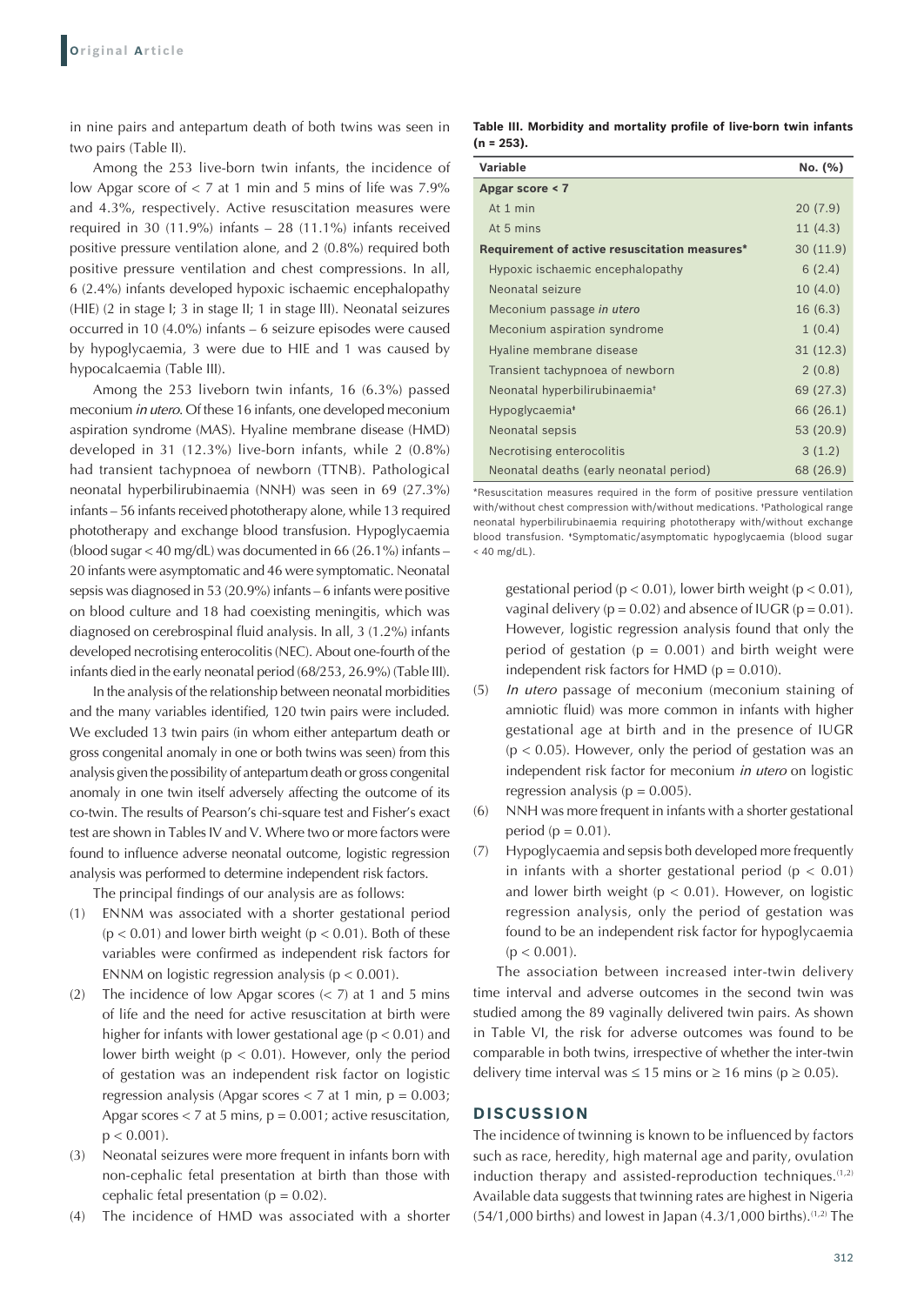#### **Table IV. Factors affecting adverse neonatal outcome in twin infants (n = 120).\***

| Variable                                  | <b>Frequency of morbidities</b> |                       |                                       |                      |                |                                        |                |                                                           |                           |                                               |                |                             |                     |                                       |  |
|-------------------------------------------|---------------------------------|-----------------------|---------------------------------------|----------------------|----------------|----------------------------------------|----------------|-----------------------------------------------------------|---------------------------|-----------------------------------------------|----------------|-----------------------------|---------------------|---------------------------------------|--|
|                                           | Early<br>neonatal<br>mortality  |                       | <b>Low Apgar</b><br>score at<br>1 min |                      |                | <b>Low Apgar</b><br>score at<br>5 mins |                | <b>Resuscitation</b><br>measures<br>required <sup>^</sup> |                           | <b>Hypoxic</b><br>ischaemic<br>encephalopathy |                | <b>Neonatal</b><br>seizures |                     | <b>Hyaline</b><br>membrane<br>disease |  |
|                                           | No.                             | p-value <sup>+</sup>  | No.                                   | p-value <sup>+</sup> | No.            | p-value <sup>+</sup>                   | No.            | p-value <sup>+</sup>                                      | No.                       | p-value <sup>+</sup>                          | No.            | p-value <sup>+</sup>        | No.                 | p-value <sup>+</sup>                  |  |
| <b>Chorionicity of</b><br>gestation       |                                 | 0.57                  |                                       | 0.87                 |                | 0.87                                   |                | 0.59                                                      |                           | 1.00                                          |                | 0.88                        |                     | 0.43                                  |  |
| Monochorionic ( $n = 28$ )                | 6                               |                       | $\overline{2}$                        |                      | $1\,$          |                                        | $\overline{4}$ |                                                           | $\overline{O}$            |                                               | $\mathbf{1}$   |                             | $\overline{2}$      |                                       |  |
| Dichorionic ( $n = 212$ )                 | 56                              |                       | 17                                    |                      | 9              |                                        | 23             |                                                           | 6                         |                                               | 9              |                             | 26                  |                                       |  |
| <b>Period of</b><br>gestation (wks)       |                                 | $< 0.01*$             |                                       | $< 0.01*$            |                | $< 0.01*$                              |                | $< 0.01$ <sup>*</sup>                                     |                           | 0.37                                          |                | 0.81                        |                     | $< 0.01*$                             |  |
| $\leq$ 33 (n = 40)                        | 35                              |                       | $\mathsf 9$                           |                      | $\overline{7}$ |                                        | 12             |                                                           | $\overline{2}$            |                                               | $\mathbf{1}$   |                             | 26                  |                                       |  |
| $34 - 36$ (n = 98)                        | 22                              |                       | 6                                     |                      | $\mathbf{1}$   |                                        | 10             |                                                           | $\mathbf{1}$              |                                               | $\overline{4}$ |                             | $\overline{2}$      |                                       |  |
| $\geq$ 37 (n = 102)                       | 5                               |                       | $\overline{4}$                        |                      | $\overline{2}$ |                                        | 5              |                                                           | 3                         |                                               | 5              |                             | $\overline{0}$      |                                       |  |
| <b>Fetal presentation at</b><br>birth     |                                 | 0.27                  |                                       | 0.08                 |                | 0.71                                   |                | 0.17                                                      |                           | 0.42                                          |                | $0.02*$                     |                     | 0.77                                  |  |
| Non-cephalic ( $n = 83$ )                 | 25                              |                       | 10                                    |                      | $\overline{4}$ |                                        | 13             |                                                           | 3                         |                                               | $\overline{7}$ |                             | 9                   |                                       |  |
| Cephalic ( $n = 157$ )                    | 37                              |                       | $\hbox{ }^{\rm 9}$                    |                      | 6              |                                        | 14             |                                                           | 3                         |                                               | 3              |                             | 19                  |                                       |  |
| <b>Route of delivery</b>                  |                                 | 0.50                  |                                       | 0.96                 |                | 0.24                                   |                | 0.63                                                      |                           | 1.00                                          |                | 0.76                        |                     | $0.02*$                               |  |
| Vaginal ( $n = 178$ )                     | 48                              |                       | 14                                    |                      | $\mathsf{9}$   |                                        | 19             |                                                           | 5                         |                                               | $\overline{7}$ |                             | 26                  |                                       |  |
| Caesarean section<br>$(n = 62)$           | 14                              |                       | 5                                     |                      | $1\,$          |                                        | $\,8\,$        |                                                           | $1\,$                     |                                               | 3              |                             | $\overline{2}$      |                                       |  |
| <b>Birth order</b>                        |                                 | 0.08                  |                                       | 0.47                 |                | 1.00                                   |                | 0.54                                                      |                           | 0.10                                          |                | 0.20                        |                     | 1.00                                  |  |
| First twin ( $n = 120$ )                  | 25                              |                       | 8                                     |                      | 5              |                                        | 12             |                                                           | $\mathbf{1}$              |                                               | 3              |                             | 14                  |                                       |  |
| Second twin $(n = 120)$                   | 37                              |                       | 11                                    |                      | 5              |                                        | 15             |                                                           | 5                         |                                               | $\overline{7}$ |                             | 14                  |                                       |  |
| Gender                                    |                                 | 0.50                  |                                       | 0.22                 |                | 0.50                                   |                | 0.29                                                      |                           | 1.00                                          |                | 0.54                        |                     | 0.25                                  |  |
| Male $(n = 121)$                          | 29                              |                       | $\overline{7}$                        |                      | $\overline{4}$ |                                        | 11             |                                                           | 3                         |                                               | 6              |                             | 17                  |                                       |  |
| Female ( $n = 119$ )                      | 33                              |                       | 12                                    |                      | 6              |                                        | 16             |                                                           | 3                         |                                               | $\overline{4}$ |                             | 11                  |                                       |  |
| Birth weight (g)                          |                                 | $< 0.01$ <sup>*</sup> |                                       | $< 0.01*$            |                | $< 0.01*$                              |                | $< 0.01*$                                                 |                           | 0.46                                          |                | 0.10                        |                     | $< 0.01*$                             |  |
| $< 1,500$ (n = 44)                        | 40                              |                       | $\boldsymbol{9}$                      |                      | 6              |                                        | 11             |                                                           | $\overline{2}$            |                                               | $\Omega$       |                             | 26                  |                                       |  |
| $1,500-2,499$ (n = 166)                   | 22                              |                       | $\mathsf{9}$                          |                      | $\overline{4}$ |                                        | 14             |                                                           | $\overline{4}$            |                                               | 10             |                             | $\overline{2}$      |                                       |  |
| $\geq 2,500$ (n = 30)                     | $\overline{O}$                  |                       | $1\,$                                 |                      | $\Omega$       |                                        | $\overline{2}$ |                                                           | $\mathbf 0$               |                                               | $\Omega$       |                             | $\mathsf{O}\xspace$ |                                       |  |
| <b>Birth weight</b><br>discordance        |                                 | 0.73                  |                                       | 0.43                 |                | 0.75                                   |                | 0.48                                                      |                           | 0.34                                          |                | 0.07                        |                     | 0.72                                  |  |
| $< 20\%$ (n = 182)                        | 46                              |                       | 13                                    |                      | 8              |                                        | 19             |                                                           | 6                         |                                               | 10             |                             | 22                  |                                       |  |
| $\geq$ 20% (n = 58)                       | 16                              |                       | 6                                     |                      | $\overline{2}$ |                                        | 8              |                                                           | $\overline{O}$            |                                               | $\overline{0}$ |                             | 6                   |                                       |  |
| <b>Intrauterine growth</b><br>restriction |                                 | 0.67                  |                                       | 0.89                 |                | 0.79                                   |                | 0.17                                                      |                           | 1.00                                          |                | 0.79                        |                     | $0.01*$                               |  |
| No $(n = 130)$                            | 35                              |                       | 10                                    |                      | 5              |                                        | 18             |                                                           | $\ensuremath{\mathsf{3}}$ |                                               | 5              |                             | 22                  |                                       |  |
| Yes $(n = 110)$                           | 27                              |                       | $\mathsf{9}$                          |                      | 5              |                                        | 9              |                                                           | 3                         |                                               | 5              |                             | 6                   |                                       |  |

\*13 twin pairs with antepartum death or gross congenital anomaly in one/both twins were excluded from the analysis. †Pearson's chi-square test and Fisher's exact test. \*p < 0.05 was considered statistically significant. ^Resuscitation measures required in the form of positive pressure ventilation with/without chest compression with/without medications.

twinning rate in Singapore in the period 1998–2001, according to the national registry of births and deaths, was around 1 in 105 pregnancies  $(9.5/1,000 \text{ births})$ .<sup>(36)</sup> Various old and new datasets from India report twinning rates ranging from 1 in  $88^{(1,2)}$  to 1 in 138<sup>(37)</sup> pregnancies, which are comparable to the findings from Singapore. $(36)$  In the present study, a higher frequency of twinning (1 in 54 pregnancies) was observed when compared to earlier reports from India. $(1,2,37)$  As our study was conducted at a tertiary hospital, it is possible that this variation was a result of referral bias for high-risk pregnancies to our centre. Also, many studies in the literature that reported twinning rates have included only live births in their analyses while excluding stillbirths, which may have influenced the conclusions drawn. The estimated dizygotic-to-monozygotic twin ratio was  $0.69:1.00$  in Singapore,<sup>(36)</sup> which was low compared to our finding of 2.8:1.0. This may indicate a higher proportion of monozygotic twin births in Singapore. In our study, 10% of mothers had some predisposition for twinning due to either familial history or the consumption of clomiphene for the treatment of infertility.

Twin pregnancies are associated with a high risk of maternal complications. Physiological anaemia is more pronounced in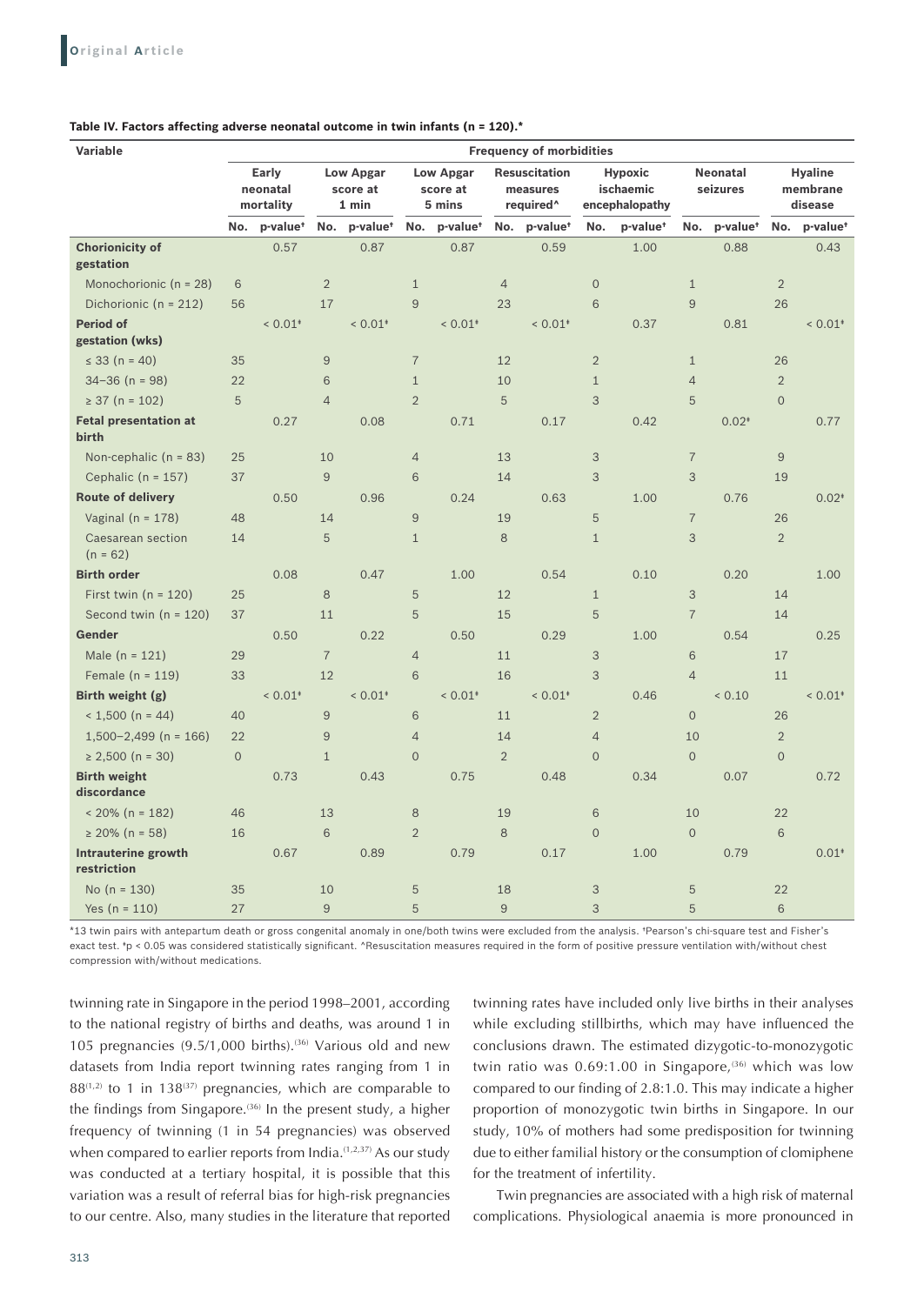| <b>Variable</b>                       | <b>Frequency of morbidities</b>                                                                     |                                                                            |                |                                                                                      |                     |      |                |                      |                          |                       |                                     |                          |                |                      |
|---------------------------------------|-----------------------------------------------------------------------------------------------------|----------------------------------------------------------------------------|----------------|--------------------------------------------------------------------------------------|---------------------|------|----------------|----------------------|--------------------------|-----------------------|-------------------------------------|--------------------------|----------------|----------------------|
|                                       | <b>Transient</b><br><b>Meconium</b><br>tachypnoea<br>staining of<br>of newborn<br>amniotic<br>fluid |                                                                            |                | <b>Meconium</b><br><b>Neonatal</b><br>aspiration<br>hyperbilirubinaemia^<br>syndrome |                     |      |                | Hypoglycaemia*       | <b>Sepsis</b>            |                       | <b>Necrotising</b><br>enterocolitis |                          |                |                      |
|                                       |                                                                                                     | No. p-value <sup>+</sup> No. p-value <sup>+</sup> No. p-value <sup>+</sup> |                |                                                                                      |                     |      | No.            | p-value <sup>+</sup> | No.                      | p-value <sup>+</sup>  |                                     | No. p-value <sup>+</sup> | No.            | p-value <sup>+</sup> |
| <b>Chorionicity of</b><br>gestation   |                                                                                                     | 1.00                                                                       |                | 0.48                                                                                 |                     | 1.00 |                | 0.47                 |                          | 0.79                  |                                     | 0.34                     |                | 1.00                 |
| Monochorionic (n = 28)                | $\overline{0}$                                                                                      |                                                                            | $\mathbf{1}$   |                                                                                      | $\mathsf{O}\xspace$ |      | $6\phantom{a}$ |                      | $\overline{\mathcal{I}}$ |                       | $\overline{4}$                      |                          | $\overline{0}$ |                      |
| Dichorionic ( $n = 212$ )             | $\overline{2}$                                                                                      |                                                                            | 15             |                                                                                      | $\mathbf{1}$        |      | 59             |                      | 58                       |                       | 47                                  |                          | 3              |                      |
| <b>Period of</b><br>gestation (wks)   |                                                                                                     | 0.26                                                                       |                | $< 0.01*$                                                                            |                     | 0.51 |                | $0.01*$              |                          | $< 0.01*$             |                                     | $< 0.01*$                |                | 0.11                 |
| $\leq$ 33 (n = 40)                    | $\mathbf 0$                                                                                         |                                                                            | $\mathbf 0$    |                                                                                      | $\mathbf 0$         |      | 15             |                      | 19                       |                       | 21                                  |                          | $\mathbf 0$    |                      |
| $34 - 36$ (n = 98)                    | $\mathbf 0$                                                                                         |                                                                            | $\mathbf{1}$   |                                                                                      | $\mathbf 0$         |      | 32             |                      | 34                       |                       | 25                                  |                          | 3              |                      |
| $\geq$ 37 (n = 102)                   | $\overline{2}$                                                                                      |                                                                            | 15             |                                                                                      | $\mathbf{1}$        |      | 18             |                      | 12                       |                       | 5                                   |                          | $\overline{0}$ |                      |
| <b>Fetal presentation at</b><br>birth |                                                                                                     | 0.18                                                                       |                | 0.05                                                                                 |                     | 0.35 |                | 0.64                 |                          | 0.64                  |                                     | 0.65                     |                | 0.27                 |
| Non-cephalic $(n = 83)$               | $\overline{2}$                                                                                      |                                                                            | $\overline{2}$ |                                                                                      | $\mathbf{1}$        |      | 24             |                      | 24                       |                       | 19                                  |                          | $\overline{2}$ |                      |
| Cephalic ( $n = 157$ )                | $\overline{O}$                                                                                      |                                                                            | 14             |                                                                                      | $\mathbf 0$         |      | 41             |                      | 41                       |                       | 32                                  |                          | $\mathbf{1}$   |                      |
| <b>Route of delivery</b>              |                                                                                                     | 0.07                                                                       |                | 0.09                                                                                 |                     | 0.26 |                | 0.69                 |                          | 0.79                  |                                     | 0.51                     |                | 0.57                 |
| Vaginal ( $n = 178$ )                 | $\overline{O}$                                                                                      |                                                                            | 9              |                                                                                      | $\mathbf 0$         |      | 47             |                      | 49                       |                       | 36                                  |                          | 3              |                      |
| Caesarean section<br>$(n = 62)$       | $\overline{2}$                                                                                      |                                                                            | $\overline{7}$ |                                                                                      | $\mathbf{1}$        |      | 18             |                      | 16                       |                       | 15                                  |                          | $\overline{0}$ |                      |
| <b>Birth order</b>                    |                                                                                                     | 1.00                                                                       |                | 1.00                                                                                 |                     | 1.00 |                | 0.88                 |                          | 0.31                  |                                     | 0.16                     |                | 1.00                 |
| First twin $(n = 120)$                | $\mathbf{1}$                                                                                        |                                                                            | 8              |                                                                                      | $\mathsf{O}\xspace$ |      | 32             |                      | 29                       |                       | 21                                  |                          | $\mathbf{1}$   |                      |
| Second twin $(n = 120)$               | $\mathbf{1}$                                                                                        |                                                                            | 8              |                                                                                      | $\mathbf{1}$        |      | 33             |                      | 36                       |                       | 30                                  |                          | $\overline{2}$ |                      |
| Gender                                |                                                                                                     | 1.00                                                                       |                | 0.97                                                                                 |                     | 0.50 |                | 0.61                 |                          | 0.95                  |                                     | 0.82                     |                | 0.25                 |
| Male ( $n = 121$ )                    | $1\,$                                                                                               |                                                                            | 8              |                                                                                      | $\mathbf 0$         |      | 31             |                      | 33                       |                       | 25                                  |                          | $\mathfrak{Z}$ |                      |
| Female $(n = 119)$                    | $\mathbf{1}$                                                                                        |                                                                            | 8              |                                                                                      | $\mathbf{1}$        |      | 34             |                      | 32                       |                       | 26                                  |                          | $\mathbf 0$    |                      |
| Birth weight (g)                      |                                                                                                     | 0.25                                                                       |                | 0.13                                                                                 |                     | 0.80 |                | 0.19                 |                          | $< 0.01$ <sup>*</sup> |                                     | $< 0.01*$                |                | 0.68                 |
| $< 1,500$ (n = 44)                    | $\overline{O}$                                                                                      |                                                                            | $\overline{0}$ |                                                                                      | $\overline{0}$      |      | 13             |                      | 22                       |                       | 24                                  |                          | $\mathbf{1}$   |                      |
| $1,500-2,499$ (n = 166)               | $\mathbf{1}$                                                                                        |                                                                            | 13             |                                                                                      | $\mathbf{1}$        |      | 48             |                      | 40                       |                       | 26                                  |                          | $\overline{2}$ |                      |
| $\geq 2,500$ (n = 30)                 | $\mathbf{1}$                                                                                        |                                                                            | 3              |                                                                                      | $\overline{O}$      |      | $\overline{4}$ |                      | 3                        |                       | $1\,$                               |                          | $\mathbf 0$    |                      |
| <b>Birth weight</b><br>discordance    |                                                                                                     | 1.00                                                                       |                | 0.26                                                                                 |                     | 1.00 |                | 0.21                 |                          | 0.44                  |                                     | 0.08                     |                | 0.15                 |
| $< 20\%$ (n = 182)                    | $\overline{2}$                                                                                      |                                                                            | 14             |                                                                                      | $\mathbf{1}$        |      | 53             |                      | 47                       |                       | 34                                  |                          | $\mathbf{1}$   |                      |
| $\geq$ 20% (n = 58)                   | $\overline{O}$                                                                                      |                                                                            | $\overline{2}$ |                                                                                      | $\overline{O}$      |      | 12             |                      | 18                       |                       | 17                                  |                          | $\overline{2}$ |                      |
| Intrauterine growth<br>restriction    |                                                                                                     | 0.21                                                                       |                | $0.01*$                                                                              |                     | 0.46 |                | 0.05                 |                          | 0.52                  |                                     | 0.28                     |                | 1.00                 |
| No $(n = 130)$                        | $\mathbf{O}$                                                                                        |                                                                            | $\overline{4}$ |                                                                                      | $\mathbf 0$         |      | 42             |                      | 33                       |                       | 31                                  |                          | $\overline{2}$ |                      |
| Yes $(n = 110)$                       | $\overline{2}$                                                                                      |                                                                            | 12             |                                                                                      | $\mathbf{1}$        |      | 23             |                      | 32                       |                       | 20                                  |                          | $1\,$          |                      |

### **Table V. Factors affecting adverse neonatal outcome in twin infants (n = 120).\***

\*13 twin pairs with antepartum death or gross congenital anomaly in one/both twins were excluded from the analysis. †Pearson's chi-square test and Fisher's exact test. \*p < 0.05 was considered statistically significant. ^Pathological range neonatal hyperbilirubinaemia requiring phototherapy with/without exchange blood transfusion. # Symptomatic/asymptomatic hypoglycaemia (blood sugar < 40 mg/dL).

twin gestations, with a reported prevalence of 2.4%–8.0% in studies from overseas centres.<sup>(1,3,38,39)</sup> Gestational hypertension is also very common, with overall prevalence in twin gestations reported at 9%–20%.(1,3,38,39) Moreover, there is a high risk of antepartum haemorrhage in twin gestations due to the higher incidence of placenta praevia, $(40)$  with an approximately threefold increase in the frequency of abruption.<sup>(41)</sup> The reported incidence of antepartum haemorrhage in mothers carrying twins is 0.3%–0.7%.(3,38) It has been reported that polyhydramnios occurs in 0.3% of twin gestations, and prelabour rupture of the membranes in around 1.5% of cases.<sup>(38)</sup>

In the current study, we found a high incidence of maternal morbidities, with maternal anaemia (85.0%) being the most common, followed by gestational hypertension (17.3%). The prevalence of gestational hypertension in our study is congruent with that reported in the literature (9%-20%).<sup>(1,3,38,39)</sup> The incidence of preeclampsia in twin gestations (18/133, 13.5%) in our cohort, however, was nearly twice that reported in the Singapore cohort (7.5%) by Tan et al.<sup>(42)</sup> Similarly, the prevalence of maternal anaemia was quite high in our study, which may reflect a generally high baseline prevalence of maternal anaemia in India $(43)$  that is further amplified by twin pregnancies.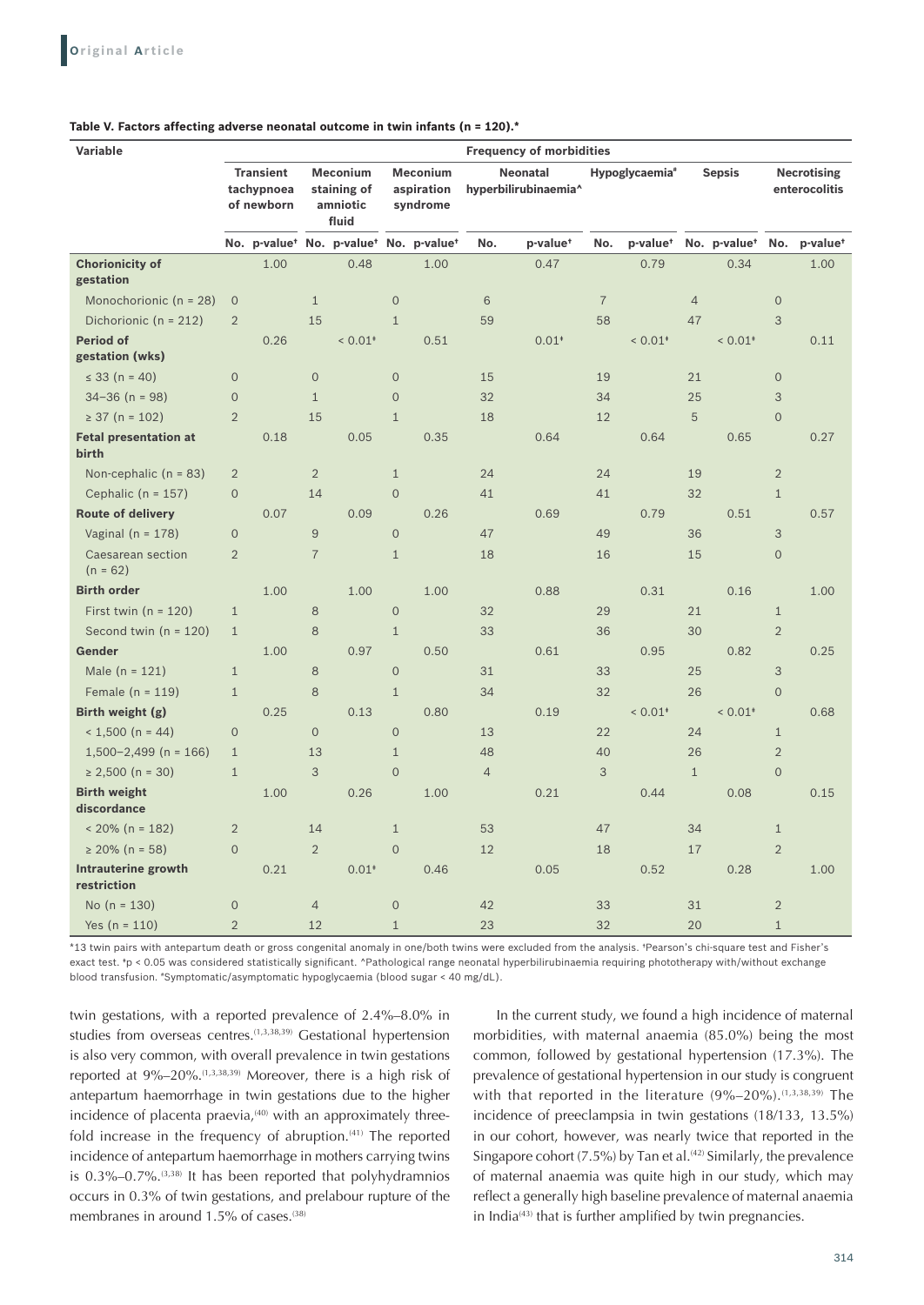| <b>Adverse neonatal</b>                      | Inter-twin delivery time interval |                    |      |                                         |                    |      |                |                                                                                                                                                             |      |                      |                |      |  |
|----------------------------------------------|-----------------------------------|--------------------|------|-----------------------------------------|--------------------|------|----------------|-------------------------------------------------------------------------------------------------------------------------------------------------------------|------|----------------------|----------------|------|--|
| outcome                                      |                                   |                    |      | All live-born twin pairs ( $n = 120$ )* |                    |      |                | Vaginally delivered live-born twin pairs ( $n = 89$ )**                                                                                                     |      |                      |                |      |  |
|                                              |                                   | ≤ 15 mins (n = 95) |      |                                         | ≥ 16 mins (n = 25) |      |                | ≤ 15 mins (n = 65)                                                                                                                                          |      | $≥ 16 mins (n = 24)$ |                |      |  |
|                                              |                                   |                    |      |                                         |                    |      |                | 1st twin 2nd twin p-value <sup>†</sup> 1st twin 2nd twin p-value <sup>†</sup> 1st twin 2nd twin p-value <sup>†</sup> 1st twin 2nd twin p-value <sup>†</sup> |      |                      |                |      |  |
| Early neonatal<br>mortality                  | 20                                | 30                 | 0.14 | 5                                       | $\overline{7}$     | 0.74 | 16             | 20                                                                                                                                                          | 0.56 | 5                    | $\overline{7}$ | 0.74 |  |
| Low Apgar score at<br>$1$ min                | 8                                 | $\boldsymbol{9}$   | 1.00 | $\mathbf 0$                             | $\overline{2}$     | 0.47 | 5              | $\overline{7}$                                                                                                                                              | 0.76 | $\overline{0}$       | $\overline{2}$ | 0.47 |  |
| Low Apgar score at<br>5 mins                 | 5                                 | 3                  | 0.72 | $\mathbf{O}$                            | $\overline{2}$     | 0.47 | $\overline{4}$ | 3                                                                                                                                                           | 1.00 | $\Omega$             | $\overline{2}$ | 0.47 |  |
| Resuscitation<br>measures required^          | 12                                | 13                 | 1.00 | $\mathbf{O}$                            | $\overline{2}$     | 0.47 | $\overline{7}$ | 10                                                                                                                                                          | 0.60 | $\Omega$             | $\overline{2}$ | 0.47 |  |
| Hypoxic ischaemic<br>encephalopathy          | $\mathbf{1}$                      | 3                  | 0.61 | $\mathbf 0$                             | $\overline{2}$     | 0.47 | $\mathbf{1}$   | $\overline{2}$                                                                                                                                              | 1.00 | $\overline{0}$       | $\overline{2}$ | 0.47 |  |
| Neonatal seizure                             | 3                                 | $\overline{4}$     | 1.00 | $\mathbf{O}$                            | 3                  | 0.23 | $\mathbf{1}$   | 3                                                                                                                                                           | 1.61 | $\Omega$             | 3              | 0.23 |  |
| Hyaline membrane<br>disease                  | 12                                | 12                 | 1.00 | $\overline{2}$                          | $\overline{2}$     | 1.00 | 11             | 11                                                                                                                                                          | 1.00 | $\overline{2}$       | $\overline{2}$ | 1.00 |  |
| Transient tachypnoea<br>of newborn           | $\mathbf{1}$                      | $\mathbf{1}$       | 1.00 | $\mathbf{O}$                            | $\overline{0}$     |      | $\overline{0}$ | $\mathbf{O}$                                                                                                                                                |      | $\overline{0}$       | $\overline{0}$ |      |  |
| Meconium staining<br>of amniotic fluid       | $\overline{4}$                    | 5                  | 1.00 | $\overline{4}$                          | 3                  | 1.00 | $\mathbf{1}$   | 3                                                                                                                                                           | 0.61 | 3                    | $\overline{2}$ | 1.00 |  |
| Meconium aspiration<br>syndrome              | $\mathbf{O}$                      | $\mathbf{1}$       | 1.00 | $\mathbf{0}$                            | $\overline{0}$     |      | $\Omega$       | $\mathbf{O}$                                                                                                                                                |      | $\Omega$             | $\Omega$       |      |  |
| Neonatal<br>hyperbilirubinaemia <sup>*</sup> | 30                                | 27                 | 0.75 | $\overline{2}$                          | 6                  | 0.25 | 21             | 18                                                                                                                                                          | 0.70 | $\overline{2}$       | 6              | 0.24 |  |
| Hypoglycaemia <sup>*</sup>                   | 24                                | 27                 | 0.74 | 5                                       | 9                  | 0.34 | 16             | 20                                                                                                                                                          | 0.56 | 5                    | 8              | 0.52 |  |
| Sepsis                                       | 17                                | 24                 | 0.29 | $\overline{4}$                          | 6                  | 0.72 | 12             | 15                                                                                                                                                          | 0.66 | $\overline{4}$       | 5              | 1.00 |  |
| Necrotising<br>enterocolitis                 | $\mathbf 0$                       | $\mathbf{1}$       | 1.00 | $\mathbf{1}$                            | $\mathbf{1}$       | 1.00 | $\mathbf{O}$   | $\mathbf{1}$                                                                                                                                                | 1.00 | $\mathbf{1}$         | $\mathbf{1}$   | 1.00 |  |

#### **Table VI. Inter‑twin delivery time interval and neonatal outcome in twins.**

\*13 twin pairs with antepartum death or gross congenital anomaly in one/both twins were excluded from the analysis. \*\*89 vaginally delivered pairs in which both twins were live-born and none had gross congenital anomaly. †Pearson's chi-square test and Fisher's exact test. ‡p < 0.05 was considered statistically significant. ^Resuscitation measures required in the form of positive pressure ventilation with/without chest compression with/without medications. ‡Pathological range neonatal hyperbilirubinaemia requiring phototherapy with/without exchange blood transfusion. # Symptomatic/asymptomatic hypoglycaemia (blood sugar < 40 mg/dL).

Various studies have reported significantly higher rates of Caesarean sections in twin pregnancies compared to singleton pregnancy, with a 20%–76% incidence of Caesarean sections in twin pregnancies being reported.<sup>(3,5,7-9)</sup> Most reviews recommend that Caesarean sections always be performed when the first twin has a breech presentation.<sup>(1,10)</sup> It has also been suggested that when the first twin has a cephalic presentation, vaginal delivery should always be attempted irrespective of the lie and presentation of the second twin.<sup>(1,10)</sup> Such strategies are based on observations that the presentation of the second twin may change following the delivery of the first twin. However, attempting to deliver the second twin vaginally after the delivery of the first twin may occasionally be unwise or impossible; in these women, prompt Caesarean section is recommended.<sup>(1,10)</sup> In our study, about 28% of mothers delivered by Caesarean section, and the most common indication for such delivery was breech first twin, similar to previous studies.<sup>(3)</sup>

All possible combinations of fetal positions may be encountered in twin pregnancies. However, presentations other than cephaliccephalic are deemed unstable prior to and during labour or delivery.(1) In our study, cephalic-cephalic presentation was the most common (48.9%) and 38.3% of twin pairs were unlike-sexed, similar to a study by Mutihir and Pam.<sup>(5)</sup> In like manner, premature

birth is more widely known to occur in twin pregnancies than singleton pregnancies, with the reported risk at  $33\% - 62\%$ .  $(1,6,7-9)$ Thus, preterm labour is the most common complication of multiple gestations.<sup>(3,38)</sup> In our study, about 61% of twin deliveries were preterm and the mean period of gestation at birth was 35 weeks.

Mortality in twins is six-fold that of singletons, which is mainly attributable to the high incidence of prematurity and low birth weight in twins.<sup>(6,7)</sup> Other reported risk factors for perinatal mortality in twins include monochorionicity,<sup> $(11)$ </sup> vaginal route of delivery, $(7,12)$ second birth order,  $(7,9,12,15)$  male gender,  $(14)$  high BWD $(13)$  and IUGR. $(13)$ Conversely, some studies have reported no significant relationship between perinatal mortality in twins and the route of delivery,<sup>(6)</sup> birth order<sup>(16,17)</sup> and gender.<sup>(6)</sup> In our study, ENNM was observed in about 27% of live-born twin infants, and this was mainly attributable to prematurity and low birth weight. The rates for stillbirth and perinatal mortality (using  $\geq$  23 weeks of gestation as the minimum gestation for viability) among twins in our study were 48.9 per 1,000 births (13/266) and 320.1 per 1,000 live births (81/253), respectively. In contrast, studies on twins from developed countries report stillbirth rates of 28-74 per 1,000 births<sup>(6-9)</sup> and perinatal loss of 54-152 per 1,000 live births.<sup>(6-9)</sup> Perinatal mortality rates in our study were thus elevated when compared to reports from the literature.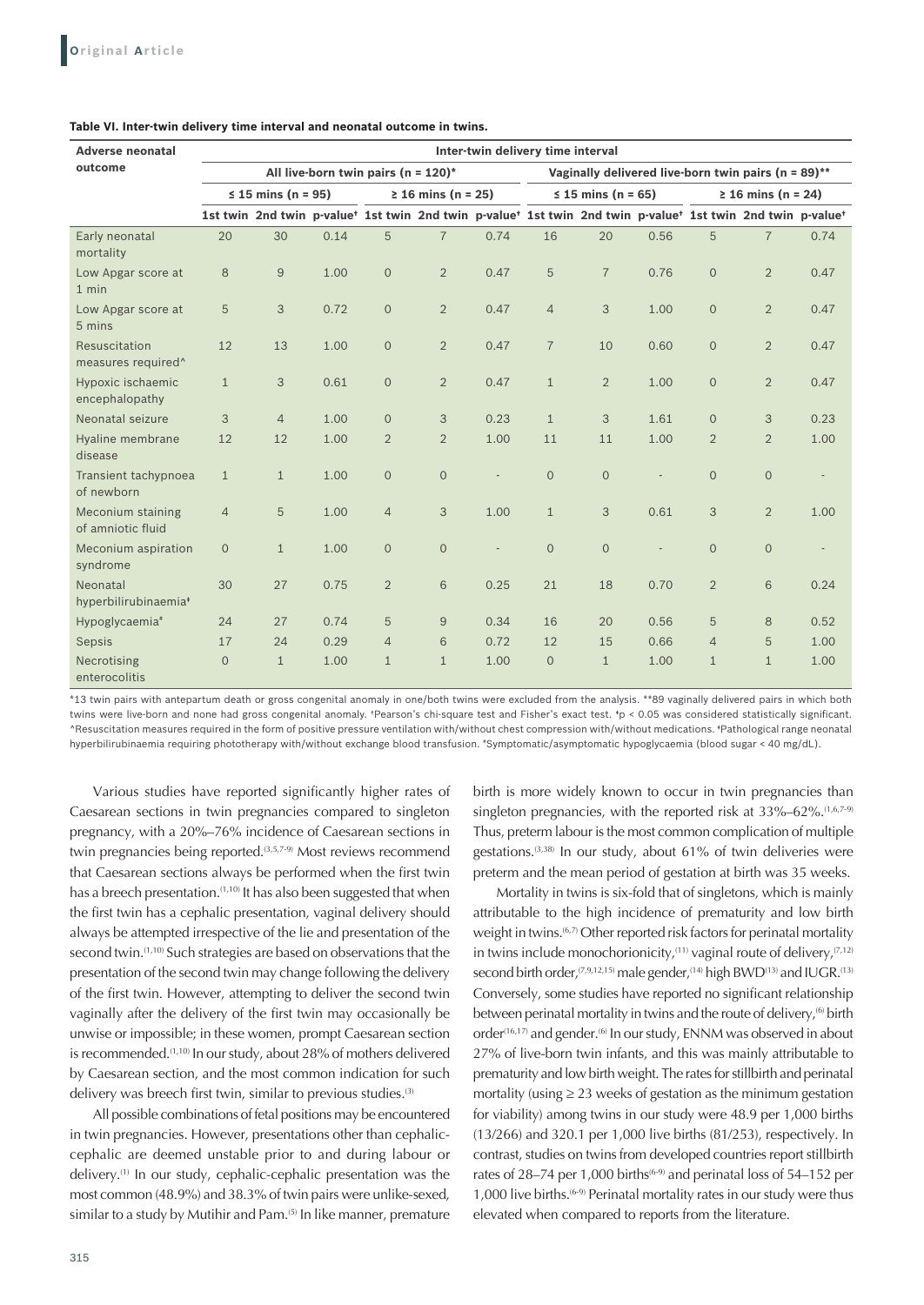Moreover, twins are more prone to birth asphyxia than singletons, which is largely attributed to the higher rate of prematurity in twins.<sup>(6,18)</sup> Various studies have also suggested that the second twin is more prone to perinatal asphyxia.<sup>(8,12,20,38)</sup> Abnormal (non-cephalic) presentation<sup> $(7)$ </sup> and the vaginal route of delivery have been described as risk factors for birth asphyxia.(12,21) Apgar scores < 7 at 1 and 5 mins have been found in 13%–32% and  $2\%$ –12% of twins, respectively,<sup>(9,19)</sup> just as active resuscitation measures are said to be required in nearly 30% of twins.(9) In our study, the incidence of low Apgar scores (score < 7) at 1 min and 5 mins of life was around 8% and 4%, respectively. Nearly 12% of our infants required some active resuscitation at birth. Regression analysis indicated that prematurity was the only independent risk factor in our cohort. The incidence of HIE in our cohort was about 2%.

It is generally accepted that the time interval between the deliveries of the two twins should be within 15 mins and not more than 30 mins, so as to minimise hypoxia in the second twin.<sup>(22)</sup> However, a study by Rydhström and Ingemarsson suggested that higher perinatal morbidity and mortality associated with long delays between the deliveries of the two twins were not apparent when continuous fetal heart rate monitoring was employed.<sup>(23)</sup> Although longer inter-twin delivery time intervals are associated with a slow decline in the pH of umbilical blood, such small variations in pH would not sufficiently alter the clinical management of the twins.<sup>(24)</sup> In our study, morbidity, including low Apgar scores and/or ENNM, was not affected in spite of the inter-twin delivery time intervals being as wide as 60 mins.

According to Ghai and Vidyasagar, twins have a higher incidence of neonatal seizures than singletons, but there is no difference in the incidence of neonatal seizures between the first and second twins or between genders.<sup>(6)</sup> Nassar et al reported a 1% incidence of neonatal seizures in twins,<sup>(25)</sup> and Hollier et al found higher BWD to be a risk factor for neonatal seizures.<sup>(26)</sup> In our study, seizures were seen in about 4% of twin infants, and the most common aetiology was hypoglycaemia, followed by HIE and hypocalcaemia. Also, twins with non-cephalic presentation at birth had a higher risk of neonatal seizures than those with cephalic presentation. However, other factors, including BWD, were not found to affect the risk for neonatal seizures.

The incidence of HMD in twins has been reported to be about 10%–40%.(6-8,25) Respiratory morbidities other than HMD, such as TTNB and MAS, are also strikingly elevated in twins.<sup>(6)</sup> Male gender is known to be associated with a higher risk of HMD,<sup>(27)</sup> although some studies disagree.<sup>(6)</sup> Similarly, second-born twins have been found to have a higher risk of HMD, a finding probably related to the higher incidence of birth asphyxia and low Apgar scores in these infants.<sup>(15,17)</sup> However, some authors have found no difference in the incidence of HMD between the first and second twins.<sup>(6,7)</sup> Hollier et al have shown that higher BWD was a risk factor for HMD,<sup>(26)</sup> although Nassar et al did not find any such association.<sup>(25)</sup> HMD was observed in about 12% of twin infants in our study, and only prematurity and lower birth weight were identified as independent risk factors.

Studies suggest that pathological NNH occurs in nearly one-third of twin infants,<sup>(9,25)</sup> although this increased risk of NNH in twins is mainly attributed to prematurity rather than twinning per se.<sup>(7,28)</sup> The risk of NNH in the first and second twins is reported to be comparable.(7,28) Cohen et al demonstrated that BWD was a risk factor for NNH.<sup>(29)</sup> In our study, the incidence of pathological NNH was about 27%, and the risk was only associated with lower gestational age at birth.

Ho and Wu,<sup>(7)</sup> and Eskes et al<sup>(9)</sup> found that nearly 10% of all twin infants had episode(s) of hypoglycaemia. Fraser et al found that higher BWD was associated with a higher risk for hypoglycaemia.<sup>(13)</sup> In our study, hypoglycaemia (blood sugar < 40 mg/dL) was detected in about 26% of twin infants at least once during the early neonatal period. It is likely that the higher incidence of hypoglycaemia noted in our study was related to the longer periods of observation when compared to previous studies. Only prematurity was identified as an independent risk factor for hypoglycaemia on regression analysis.

Twin infants are at a high risk for neonatal sepsis, with a reported incidence of  $2\% - 6\%$ .<sup>(9,25)</sup> Risk for neonatal sepsis increases with higher BWD, $(26,30)$  although some studies have found otherwise.(25) We found early onset neonatal sepsis in about 21% of infants, which is much higher than the overall incidence of clinical sepsis (2.5%) reported by Gupta et al from the same neonatal intensive care unit.<sup>(44)</sup> Only shorter gestation periods were identified as a risk factor for neonatal sepsis in our study.

The reported incidence of NEC in twins was 0.9%-4%.<sup>(8,25)</sup> According to Wiswell and Hankins, the higher risk for birth asphyxia and hypoxia in the second twin is important in the pathogenesis of NEC in these infants,<sup>(31)</sup> although Samm et al's study suggests otherwise.<sup>(32)</sup> Hollier et al<sup>(26)</sup> found higher BWD to be a risk factor for NEC in twins, but Nassar et al found no such association.(25) The incidence of NEC among twin infants in our study was about 1%, and none of the assessed factors were found to be associated with the risk for NEC.

To summarise, the high incidence of maternal and neonatal morbidities seen among twins in our study is in agreement with the findings of previous studies, suggesting that multiple gestations are associated with worse outcome than singleton pregnancies. Although twins account far only a small percentage of live births, they are associated with a disproportionately higher mortality rate. One of the strengths of the present study was its prospective design, which allowed for accurate documentation of all morbidities in twins. However, a disadvantage was that the findings in twins were not compared against gestational age-matched singleton infants as control. Further extensive regional multicentric studies with larger sample sizes are thus warranted in order to establish the associations seen in our study.

#### **REFERENCES**

- 1. Cunningham FG, Leveno KJ, Bloom SL, et al. Multifetal gestation. In: Cunningham FG, Leveno KJ, Bloom SL, et al, eds. Williams Obstetrics, 22nd ed. New York: McGraw-Hill, 2005: 911-948.
- 2. MacGillivray I. Epidemiology of twin pregnancy. Semin Perinatol 1986; 10:4-8.
- 3. Isiaka-lawal S, Adesina KT, Saidu R, et al. Areview of twin gestation in a tertiary health institution in nNorth Central Nigeria. Res J Med Sci 2009; 3:198-201.